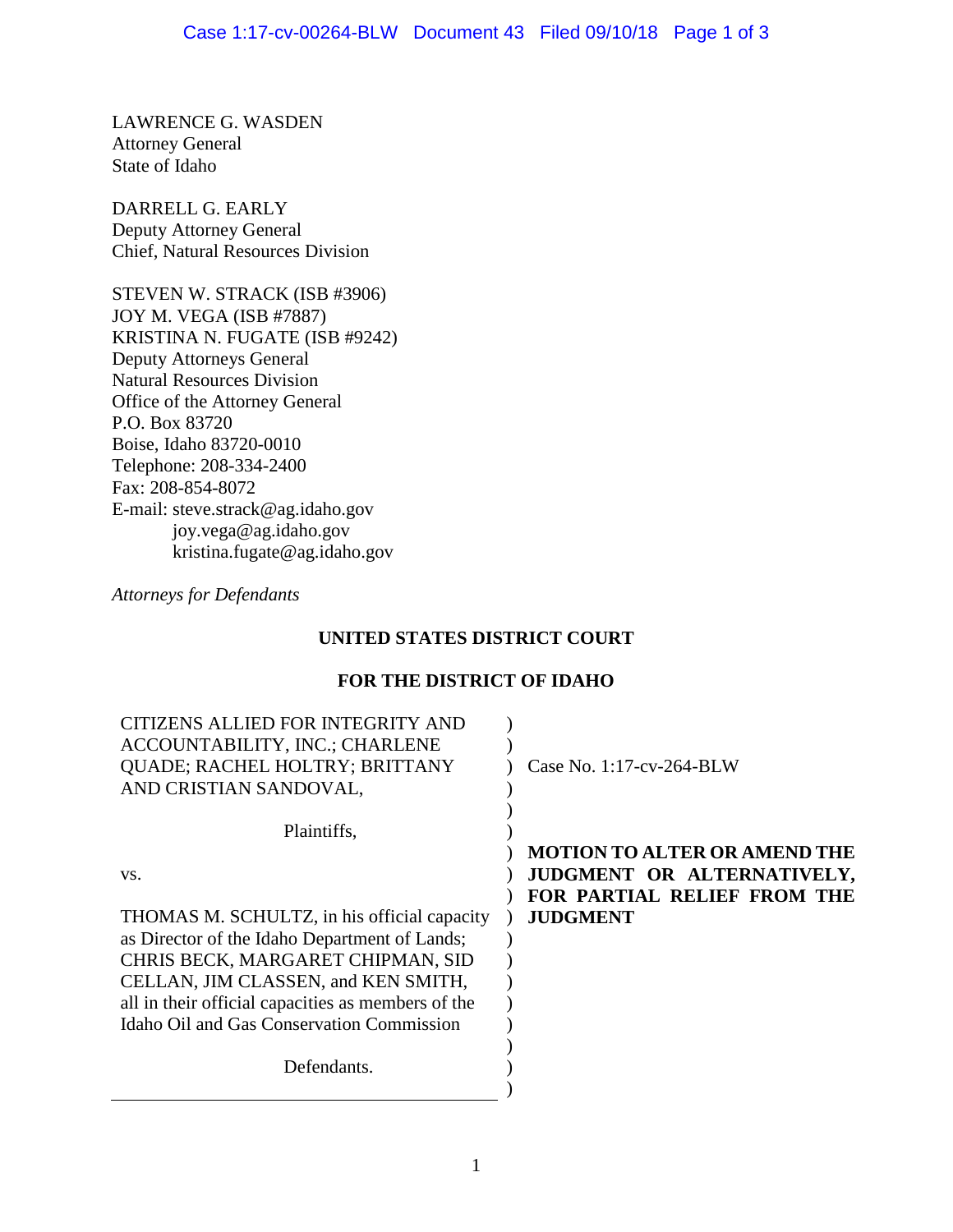## Case 1:17-cv-00264-BLW Document 43 Filed 09/10/18 Page 2 of 3

COME NOW Defendants Thomas M. Schultz, in his official capacity as Director of the Idaho Department of Lands; Chris Beck, Margaret Chipman, Sid Cellan, Jim Classen, and Ken Smith, each in their official capacity as a member of the Idaho Oil and Gas Conservation Commission (collectively "Defendants"), by and through the Office of the Attorney General, their counsel of record, and pursuant to Federal Rules of Civil Procedure 59, hereby move this Court to alter and amend its Judgment (ECF 37) and the accompanying Memorandum Decision and Judgment (ECF 36) as follows:

1. Grant summary judgment to Defendants on all claims made under 42 U.S.C. § 1983 on the basis that the Court cannot make the required finding that Plaintiffs have been deprived of a constitutionally protected property interest; and

2. Eliminate the instructions to the Defendants to vacate the Final Order, rescind the lease contracts of Plaintiffs Quade and Holtry, and hold a new hearing.

3. In the event the Court denies the above-requested relief, the Defendants, pursuant to F.R.C.P. 60(b)(6), move the Court in the alternative to provide partial relief from the Judgment and Memorandum Decision by directing the Defendants to vacate only those provisions of the Final Order applicable to the integration of Plaintiffs Quade's and Holtry's mineral interests, leaving intact (1) those portions of the Final Order that establish a spacing unit, and (2) those provisions in the Final Order that integrate the mineral interests of all parties other than Plaintiffs Quade and Holtry.

This Motion is accompanied by a Memorandum setting forth the legal and factual basis for the Motion.

DATED this 10th day of September, 2018.

2